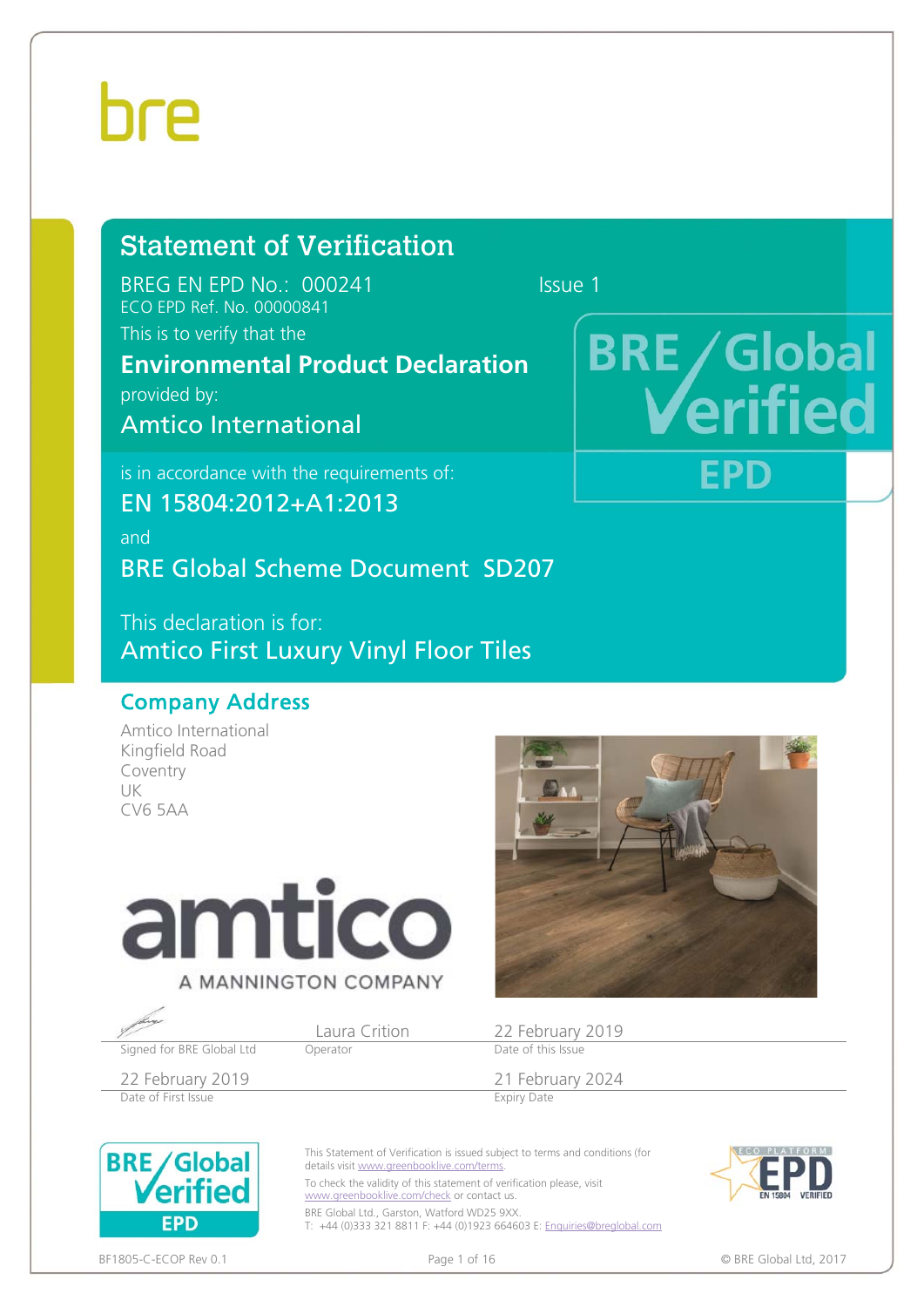### Environmental Product Declaration

### **EPD Number: 000241**

### **General Information**

| <b>EPD Programme Operator</b>                                            | <b>Applicable Product Category Rules</b>                                                                                                                                                                                                                                                                                                      |
|--------------------------------------------------------------------------|-----------------------------------------------------------------------------------------------------------------------------------------------------------------------------------------------------------------------------------------------------------------------------------------------------------------------------------------------|
| <b>BRE Global</b><br>Watford, Herts<br><b>WD25 9XX</b><br>United Kingdom | BRE Environmental Profiles 2013 Product Category Rules<br>for Type III environmental product declaration of construction<br>products to EN 15804:2012+A1:2013                                                                                                                                                                                 |
| <b>Commissioner of LCA study</b>                                         | <b>LCA consultant/Tool</b>                                                                                                                                                                                                                                                                                                                    |
| Amtico International<br>Kingfield Road,<br>Coventry<br>UK<br>CV6 5AA     | <b>BRE/LINA</b>                                                                                                                                                                                                                                                                                                                               |
| <b>Declared/Functional Unit</b>                                          | <b>Applicability/Coverage</b>                                                                                                                                                                                                                                                                                                                 |
| 1m <sup>2</sup> of Amtico First Luxury Vinyl Floor Tiles                 | Product Average.                                                                                                                                                                                                                                                                                                                              |
| <b>EPD Type</b>                                                          | <b>Background database</b>                                                                                                                                                                                                                                                                                                                    |
| Cradle to Gate with options                                              | ecoinvent                                                                                                                                                                                                                                                                                                                                     |
|                                                                          | <b>Demonstration of Verification</b>                                                                                                                                                                                                                                                                                                          |
|                                                                          | CEN standard EN 15804 serves as the core PCR a                                                                                                                                                                                                                                                                                                |
| $\Box$ Internal                                                          | Independent verification of the declaration and data according to EN ISO 14025:2010<br>⊠ External                                                                                                                                                                                                                                             |
|                                                                          | (Where appropriate b)Third party verifier:<br>Nigel Jones                                                                                                                                                                                                                                                                                     |
| a: Product category rules                                                | b: Optional for business-to-business communication; mandatory for business-to-consumer communication (see EN ISO 14025:2010, 9.4)                                                                                                                                                                                                             |
|                                                                          | <b>Comparability</b>                                                                                                                                                                                                                                                                                                                          |
|                                                                          | Environmental product declarations from different programmes may not be comparable if not compliant with<br>EN 15804:2012+A1:2013. Comparability is further dependent on the specific product category rules, system boundaries<br>and allocations, and background data sources. See Clause 5.3 of EN 15804:2012+A1:2013 for further guidance |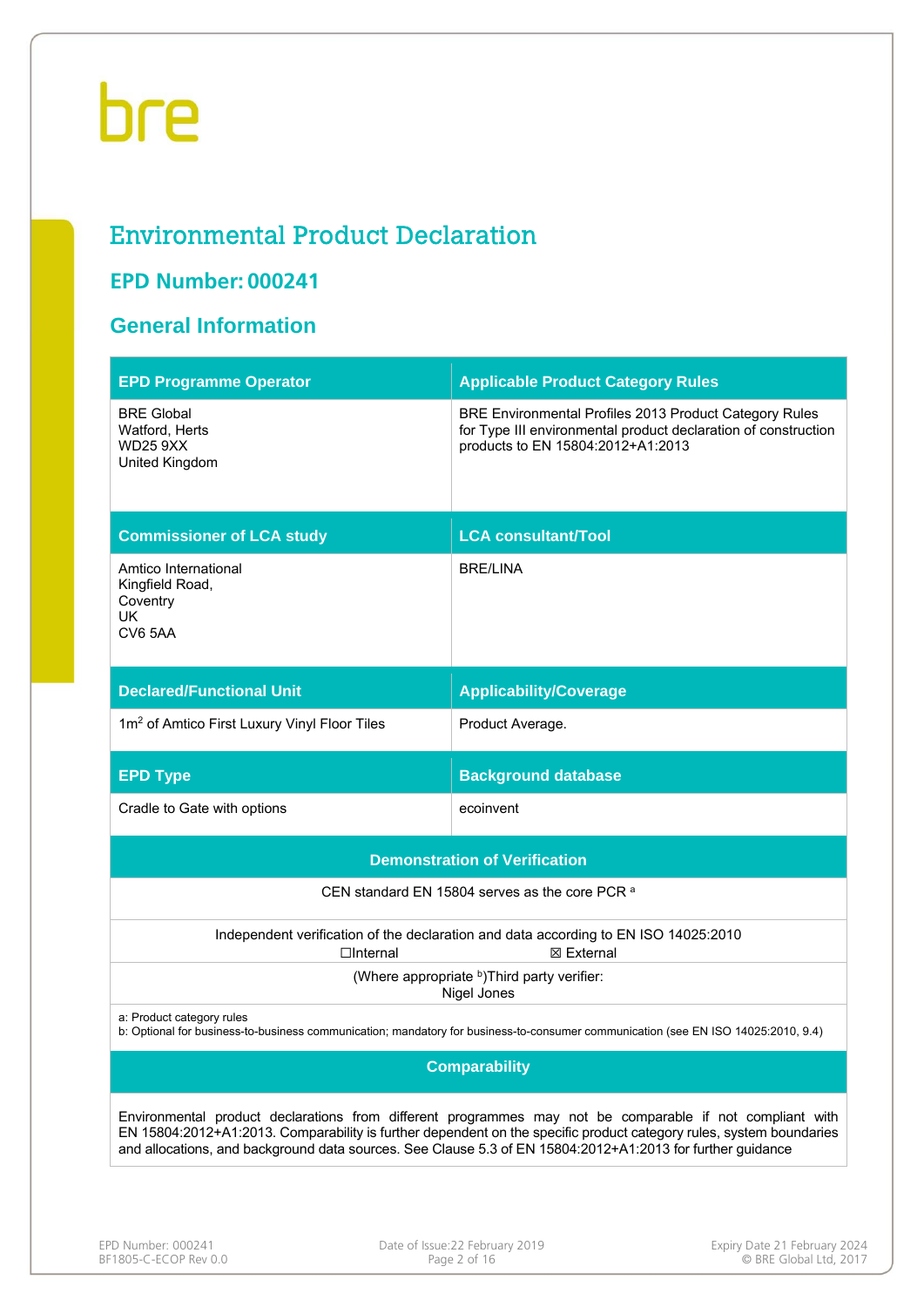### **Information modules covered**

|                            | Product   |                |                      | Construction                 |                          |             |           | Use stage                      |               |                              |                          |                              |                | End-of-life         |                | <b>Benefits and</b><br>loads beyond                    |
|----------------------------|-----------|----------------|----------------------|------------------------------|--------------------------|-------------|-----------|--------------------------------|---------------|------------------------------|--------------------------|------------------------------|----------------|---------------------|----------------|--------------------------------------------------------|
|                            |           |                |                      |                              |                          |             |           | Related to the building fabric |               | <b>Related to</b>            | the building             |                              |                |                     |                | the system<br>boundary                                 |
| A <sub>1</sub>             | A2        | A <sub>3</sub> | A <sub>4</sub>       | A <sub>5</sub>               | <b>B1</b>                | <b>B2</b>   | <b>B3</b> | <b>B4</b>                      | <b>B5</b>     | <b>B6</b>                    | <b>B7</b>                | C <sub>1</sub>               | C <sub>2</sub> | C <sub>3</sub>      | C <sub>4</sub> | D                                                      |
| supply<br>materials<br>Raw | Transport | Manufacturing  | site<br>Transport to | Construction<br>Installation | <b>Jse</b>               | Maintenance | Repair    | Replacement                    | Refurbishment | energy<br>Operational<br>use | Operational water<br>use | Deconstruction<br>demolition | Transport      | processing<br>Waste | Disposal       | Recycling<br>Recovery<br>potential<br>Reuse,<br>and/or |
| ☑                          | ☑         | ☑              | ☑                    | ☑                            | $\overline{\phantom{0}}$ | ☑           | ⊏         | $\Box$                         | П             | П                            | ┍                        | ☑                            | ☑              | ☑                   | ☑              |                                                        |

Note: Ticks indicate the Information Modules declared.

### **Manufacturing site(s)**

Make under contract in the People's Republic of China.

### **Construction Product**

### **Product Description**

Amtico First is a design-led, high-performance vinyl tile collection consisting of 54 products: 30 Woods, 16 Stones and 8 Abstract designs. Available in a range of embosses, tile/plank formats. Amtico First is suitable for commercial applications such as offices and student accommodation. Amtico First is a 2.0 mm product with a 0.30 mm wear layer and is classified as per EN ISO 10874 for use in the following areas,

- 1. Class 23, Heavy Domestic
- 2. Class 31, Moderate Commercial

Amtico First products are recommended for use over properly prepared concrete, suspended wood, metal and other suitable substrates.

Amtico First should only be installed using Amtico Adhesives, all of which are certified as EC1 Plus very low emissions, as defined by the GEV EMICODE scheme.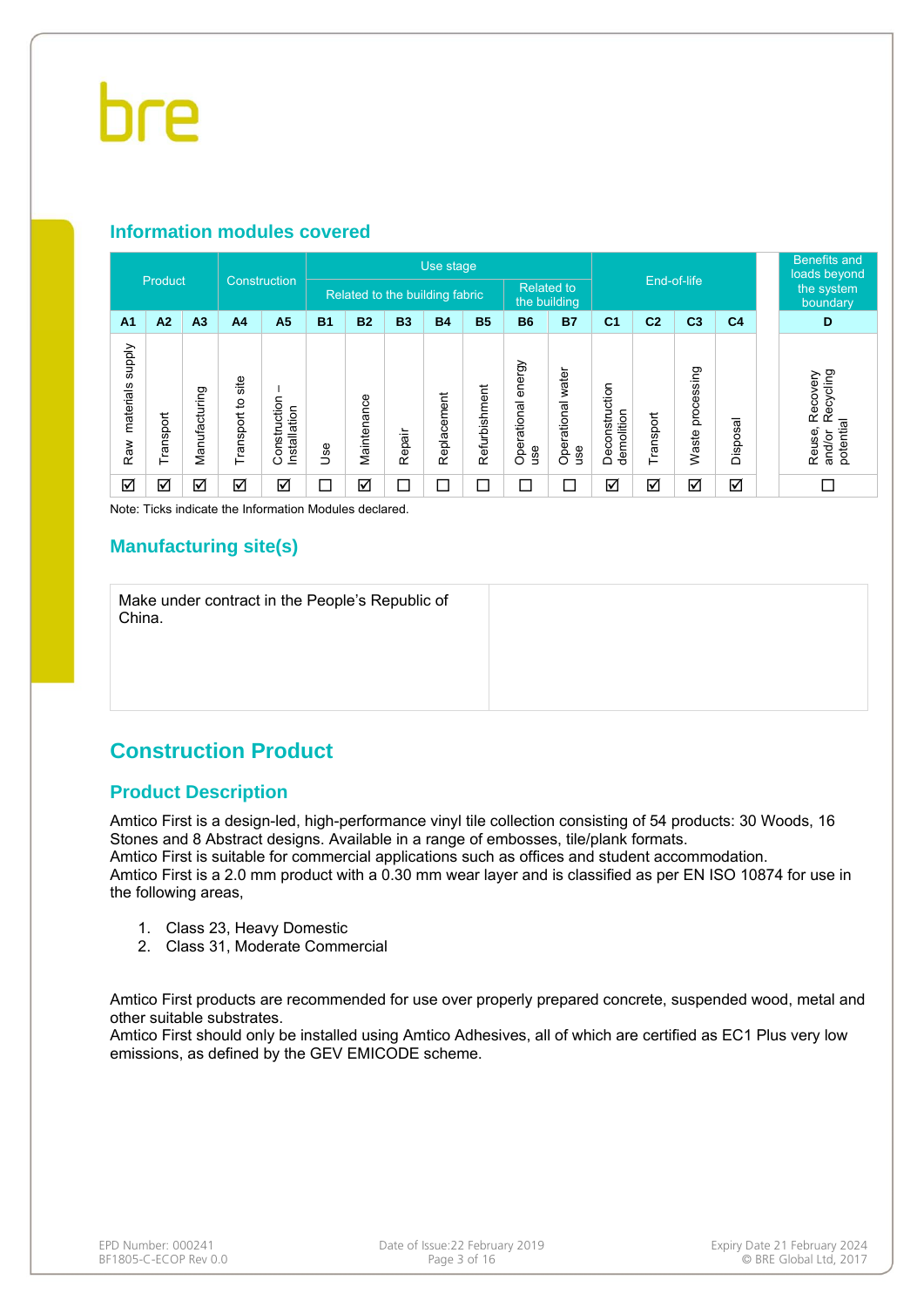### **Technical Information**

| <b>Property</b>                                                                                                                            | <b>Value, Unit</b>    |
|--------------------------------------------------------------------------------------------------------------------------------------------|-----------------------|
| Usage Classification (EN ISO 10874)                                                                                                        | 23,31                 |
| Manufacturing Standard (EN 10582)                                                                                                          | Pass                  |
| Total Thickness (EN ISO 24346)                                                                                                             | 2.0 <sub>mm</sub>     |
| Wear Layer Thickness (EN ISO 24340)                                                                                                        | 0.3 <sub>mm</sub>     |
| Weight (EN ISO 23997)                                                                                                                      | 3675 g/m <sup>2</sup> |
| Abrasion Resistance (EN 10582)                                                                                                             | Type 1                |
| Residual Indentation (EN ISO24343-1)                                                                                                       | $≤0.1mm$              |
| Dimensional Stability (EN ISO23999)                                                                                                        | ≤0.25%                |
| Dimensional Stability, Curling (EN ISO 23999)                                                                                              | ≤2mm                  |
| Flexibility (EN ISO 24344 Method A)                                                                                                        | Pass                  |
| Slip Resistance (DIN 51130)                                                                                                                | R <sub>10</sub>       |
| Slip Resistance (EN13893)                                                                                                                  | Class DS              |
| Chemical Resistance (EN ISO 26987)                                                                                                         | Excellent             |
| Light Stability (EN ISO 105-B02)                                                                                                           | $\geq 6$              |
| Flammability / Smoke Emissions (EN 13501-1)                                                                                                | $Bfl$ s1              |
| Impact Sound Reduction (EN ISO 717-2)                                                                                                      | 3dB                   |
| Emissions (France - Emissions dans l'air interieur)                                                                                        | A+                    |
| Emissions (M1)                                                                                                                             | Pass                  |
| Eurofins Indoor Air Comfort Gold                                                                                                           | IACG-352-02-05-2018   |
| Amtico First Technical Data Sheet is available on the Amtico website.<br>https://www.amtico.com/commercial/technical/docs/first-collection |                       |

### **Main Product Contents**

| <b>Material/Chemical Input</b>    | %     |
|-----------------------------------|-------|
| Urethane Lacquer                  | < 0.5 |
| Polyvinyl chloride                | 40    |
| <b>Plasticisers</b>               | 15    |
| Filler                            | 44    |
| <b>Stabilisers &amp; Pigments</b> | 1.0   |

### **Manufacturing Process**

The product is constructed by the thermal lamination of the wear layer, print film and backing plies. The wear layer and backing plies are all manufactured as follows,

- 1. Required ply raw materials are initially blended.
- 2. The ply blend is then heated and calendered on a mill to produce a ply of the required thickness.

| EPD Number: 000241    | Date of Issue:22 February 2019 | Expiry Date 21 February 2024 |
|-----------------------|--------------------------------|------------------------------|
| BF1805-C-ECOP Rev 0.0 | Page 4 of 16                   | © BRE Global Ltd. 2017       |
|                       |                                |                              |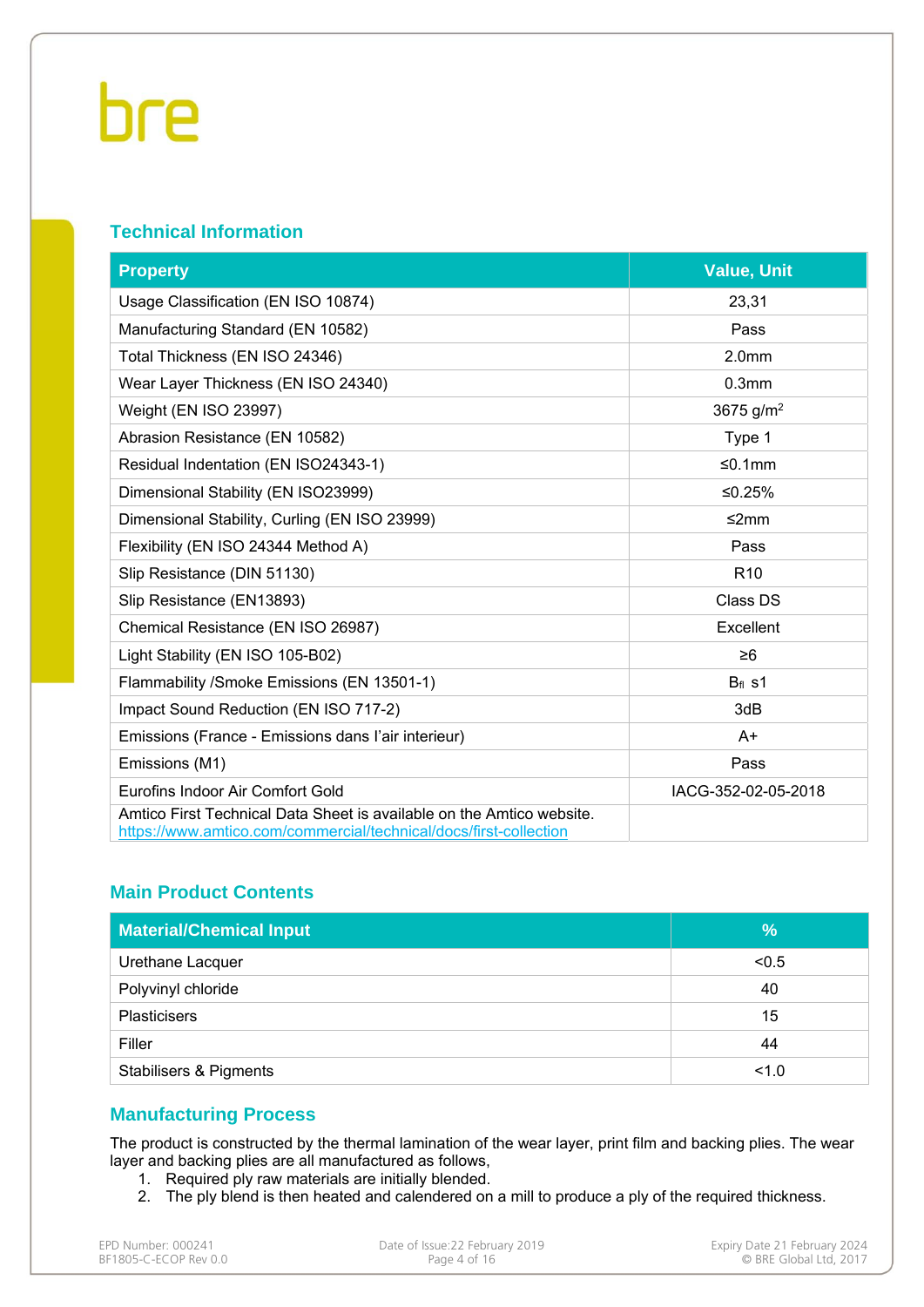- 3. The plies required to form the end product, along with the print film, are thermally laminated together under pressure, to form the final product.
- 4. The product is then coated with polyurethane, before being cut to size, boxed and dispatched to the customer.

Cutting waste is recycled back into the product.



### **Process flow diagram**

### **Construction Installation**

Amtico First should be bonded with a suitably low emissions adhesive to an appropriately prepared subfloor as detailed in BS8302. Full details on installation can be found at

https://www.amtico.com/media/2215989/amtico-signature-spacia-form-first-assura-installation-guidelines-desin-20170731-02-gb.pdf.

Installation off cuts can be disposed of via recycling such as AgPR, energy recovery schemes or landfilled. Wherever possible it is recommended that products should always be recycled.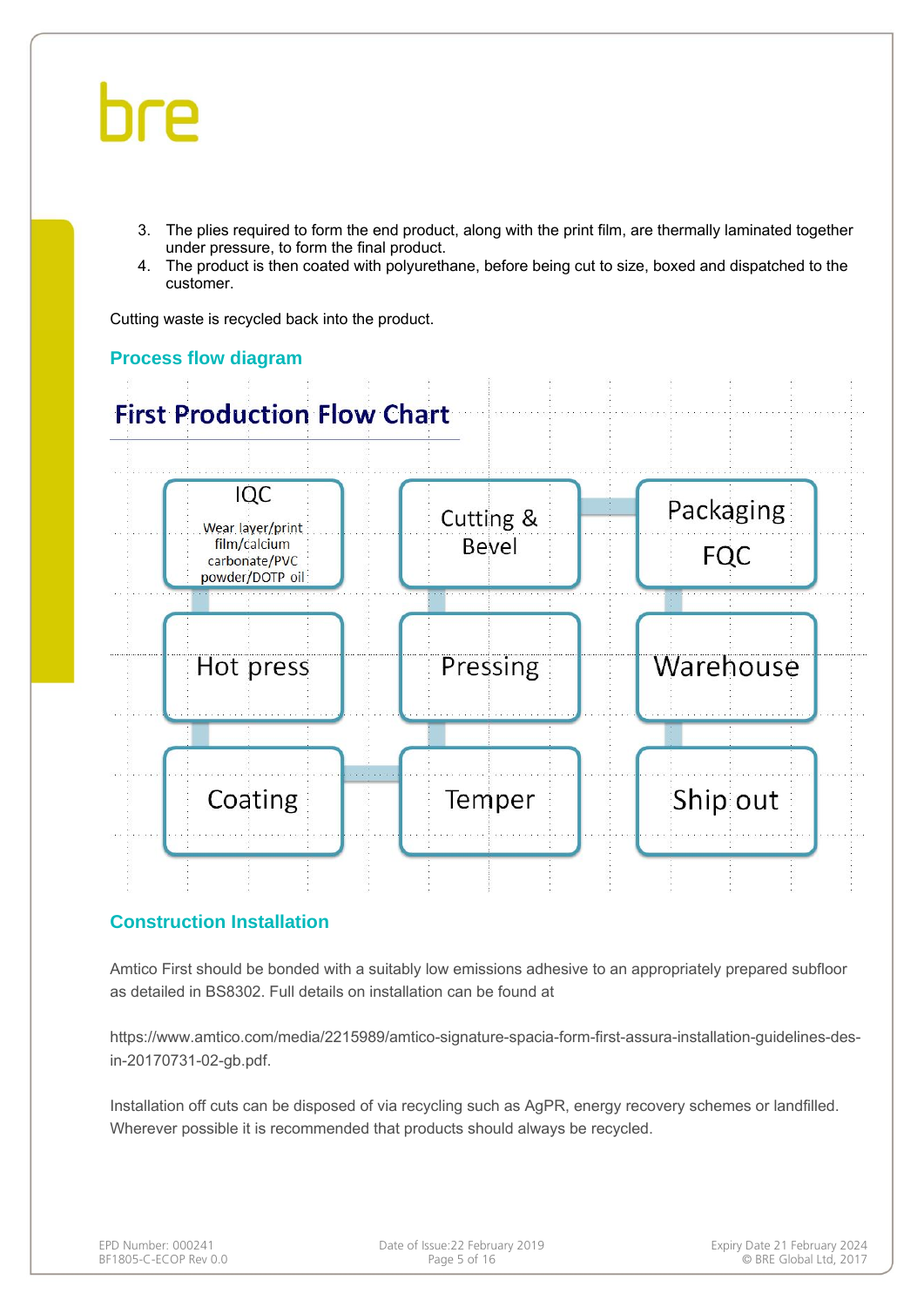#### **Use Information**

#### Emissions

Amtico First adheres to the emission requirements of Indoor Air Comfort Gold, German AgBB/DIBt, Belgium, Finnish M1 and is rated as A+ in the French "Emissions dans I'air interieur" scheme.

### **End of Life**

At the end of the product's life, the flooring is mechanically removed from the subfloor and disposed of by landfill or Incineration/energy recovery. It is assumed that the amount of energy required to remove the floor is 0.03kWh/m2.

It is assumed that 80% of the product will go to landfill, with the remaining 20% being recycled or used in energy recovery schemes. The distance travelled from the demolition site to a disposal site will be no more than 200km.

### **Life Cycle Assessment Calculation Rules**

### **Declared / Functional unit description**

1m2 Amtico First Luxury Vinyl Floor Tiles

### **System boundary**

Modules A1-A3: Includes raw materials, energy, water and transport processes required to make the product up to the factory gate, as well as production, packaging and general site waste.

Module A4: Transport from factory gate to UK and then to the installation site. Distance was calculated as an average based on product sales across UK, Europe, Middle and Far East.

Module A5: Floor installation, including adhesive and disposal of off-cuts and packaging.

Module B2: Electricity, water, cleaning products required to clean and maintain the product for one year.

Module C1: The amount of electricity required to remove a floor.

Module C2: Transportation of removed flooring to landfill or energy recovery site. Assumed distance is 200km. Module C3: Waste processing of flooring waste.

Module C4: Disposal

#### **Data sources, quality and allocation**

In addition to First, other LVT products are also manufactured at the same production site. Calculations were performed to enable allocation of total site energy use, water and waste to the Amtico First production. Allocation procedures were by physical allocation and are according to EN 15804 and are based on the ISO14044 guidance

Transportation distances were calculated for Amtico First, based on the percentage of total square meters supplied to a distribution centre or sales region and the distance to the distribution centre or sales region.

The LCA was calculated using BRE LINA V2.0.8 with Ecoinvent

### **Cut-off criteria**

1. Transport distances to site were not calculated for Sales Business Units with <1% of product sales. 2. The product life was based on the commercial 7 years warranty.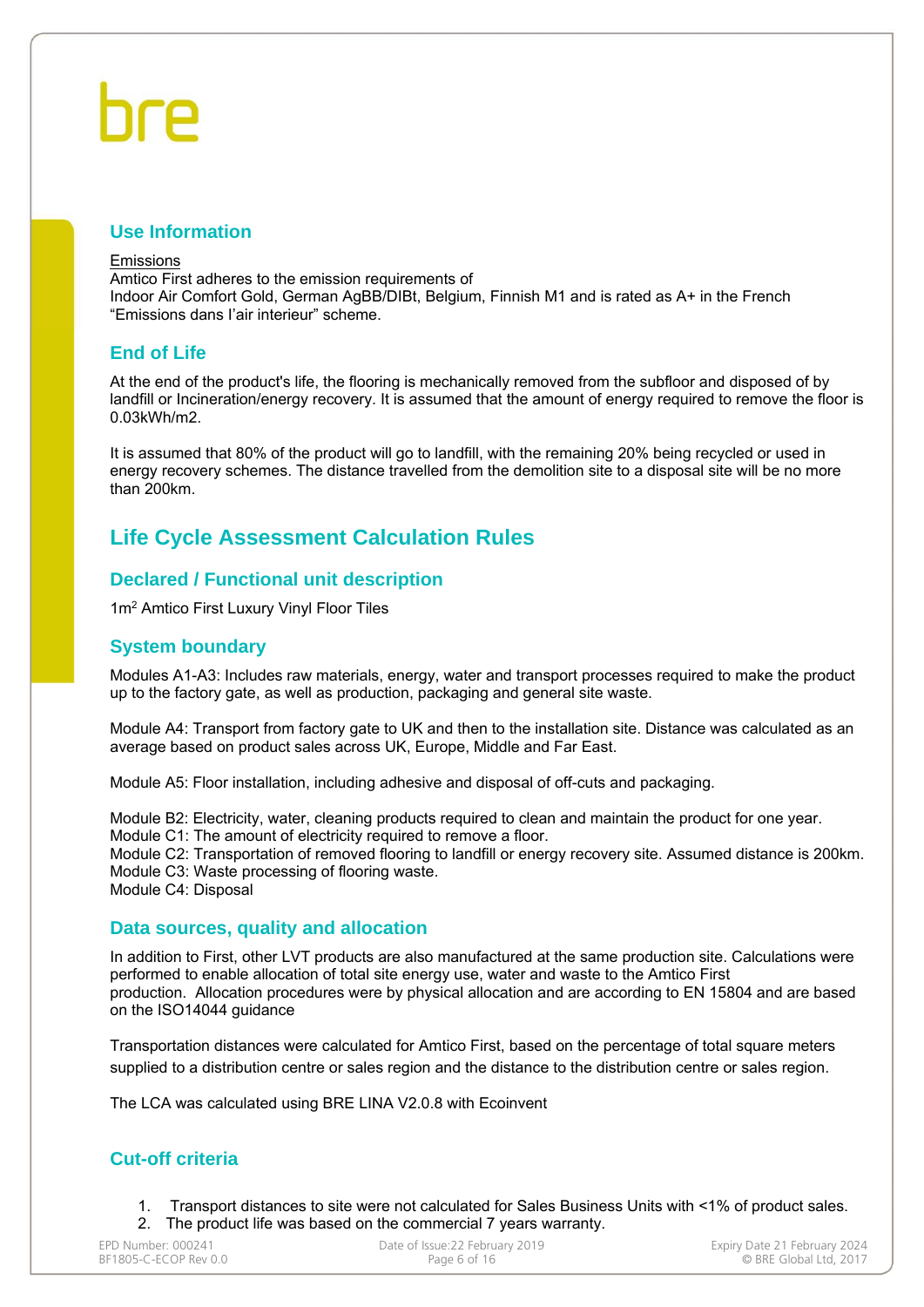### **LCA Results**

(MND = module not declared; MNR = module not relevant; INA = indicator not assessed; AGG = aggregated)

|                                                                       | r arameters describing environmentar impacts |                |                      |                     |                              |                        |                                            |                 |                                |
|-----------------------------------------------------------------------|----------------------------------------------|----------------|----------------------|---------------------|------------------------------|------------------------|--------------------------------------------|-----------------|--------------------------------|
|                                                                       |                                              |                | <b>GWP</b>           | <b>ODP</b>          | AP                           | <b>EP</b>              | <b>POCP</b>                                | <b>ADPE</b>     | <b>ADPF</b>                    |
|                                                                       |                                              |                | $kq$ $CO2$<br>equiv. | kg CFC 11<br>equiv. | kg SO <sub>2</sub><br>equiv. | kg $(PO4)3-$<br>equiv. | kg C <sub>2</sub> H <sub>4</sub><br>equiv. | kg Sb<br>equiv. | MJ, net<br>calorific<br>value. |
|                                                                       | Raw material<br>supply                       | A <sub>1</sub> | $6.50e + 0$          | 1.07e-7             | 2.44e-2                      | 4.49e-3                | 6.62 e-3                                   | 2.58e-5         | $1.35e + 2$                    |
| Product stage                                                         | Transport                                    | A2             | $0.00e + 0$          | $0.00e + 0$         | $0.00e + 0$                  | $0.00e + 0$            | $0.00e + 0$                                | $0.00e + 0$     | $0.00e + 0$                    |
|                                                                       | Manufacturing                                | A3             | $0.00e + 0$          | $0.00e + 0$         | $0.00e + 0$                  | $0.00e + 0$            | $0.00e + 0$                                | $0.00e + 0$     | $0.00e + 0$                    |
|                                                                       | Total (of product<br>stage)                  | $A1-3$         | $6.50e + 0$          | 1.07e-7             | 2.44e-2                      | 4.49e-3                | $6.62e-3$                                  | 2.58e-5         | $1.35e + 2$                    |
| Construction                                                          | Transport                                    | A <sub>4</sub> | $2.18e + 0$          | 3.74e-7             | 2.35e-2                      | $3.53e-3$              | 2.39e-3                                    | 4.31e-6         | $3.20e+1$                      |
| process stage                                                         | Construction                                 | A <sub>5</sub> | $9.25e-1$            | 1.10e-7             | 5.49e-3                      | 1.61e-3                | $1.12e-3$                                  | 4.99e-6         | $2.21e+1$                      |
|                                                                       | <b>Use</b>                                   | <b>B1</b>      | <b>MND</b>           | <b>MND</b>          | <b>MND</b>                   | <b>MND</b>             | <b>MND</b>                                 | <b>MND</b>      | <b>MND</b>                     |
|                                                                       | Maintenance                                  | <b>B2</b>      | $1.10e + 1$          | 7.92e-7             | 6.09e-2                      | 1.66e-2                | 4.34e-3                                    | $2.05e-5$       | $1.89e + 2$                    |
|                                                                       | Repair                                       | B <sub>3</sub> | <b>MND</b>           | <b>MND</b>          | <b>MND</b>                   | <b>MND</b>             | <b>MND</b>                                 | <b>MND</b>      | <b>MND</b>                     |
| Use stage                                                             | Replacement                                  | <b>B4</b>      | MND                  | <b>MND</b>          | <b>MND</b>                   | <b>MND</b>             | <b>MND</b>                                 | <b>MND</b>      | <b>MND</b>                     |
|                                                                       | Refurbishment                                | <b>B5</b>      | <b>MND</b>           | <b>MND</b>          | <b>MND</b>                   | <b>MND</b>             | <b>MND</b>                                 | <b>MND</b>      | <b>MND</b>                     |
|                                                                       | Operational<br>energy use                    | <b>B6</b>      | <b>MND</b>           | <b>MND</b>          | <b>MND</b>                   | <b>MND</b>             | <b>MND</b>                                 | <b>MND</b>      | <b>MND</b>                     |
|                                                                       | Operational<br>water use                     | <b>B7</b>      | <b>MND</b>           | <b>MND</b>          | <b>MND</b>                   | <b>MND</b>             | <b>MND</b>                                 | <b>MND</b>      | <b>MND</b>                     |
|                                                                       | Deconstruction,<br>demolition                | C <sub>1</sub> | 1.80e-2              | 1.17e-9             | 9.77e-5                      | $2.24e-5$              | 5.56e-6                                    | $2.18e-8$       | 2.78e-1                        |
| End of life                                                           | Transport                                    | C <sub>2</sub> | $1.23e-1$            | $2.26e-8$           | 4.11e-4                      | 1.08e-4                | 7.17e-5                                    | $3.24e-7$       | $1.86e + 0$                    |
|                                                                       | Waste<br>processing                          | C <sub>3</sub> | $0.00e + 0$          | $0.00e + 0$         | $0.00e + 0$                  | $0.00e + 0$            | $0.00e + 0$                                | $0.00e + 0$     | $0.00e + 0$                    |
|                                                                       | Disposal                                     | C <sub>4</sub> | 1.88e-1              | 8.07e-9             | $6.00e-4$                    | $1.11e-2$              | 6.56e-5                                    | 4.40e-8         | 7.48e-1                        |
| Potential<br>benefits and<br>loads beyond<br>the system<br>boundaries | Reuse, recovery,<br>recycling<br>potential   | D              | <b>MND</b>           | <b>MND</b>          | <b>MND</b>                   | <b>MND</b>             | <b>MND</b>                                 | <b>MND</b>      | <b>MND</b>                     |

**Parameters describing environmental impacts**

GWP = Global Warming Potential;

ODP = Ozone Depletion Potential;

AP = Acidification Potential for Soil and Water;

EP = Eutrophication Potential;

POCP = Formation potential of tropospheric Ozone; ADPE = Abiotic Depletion Potential – Elements; ADPF = Abiotic Depletion Potential – Fossil Fuels;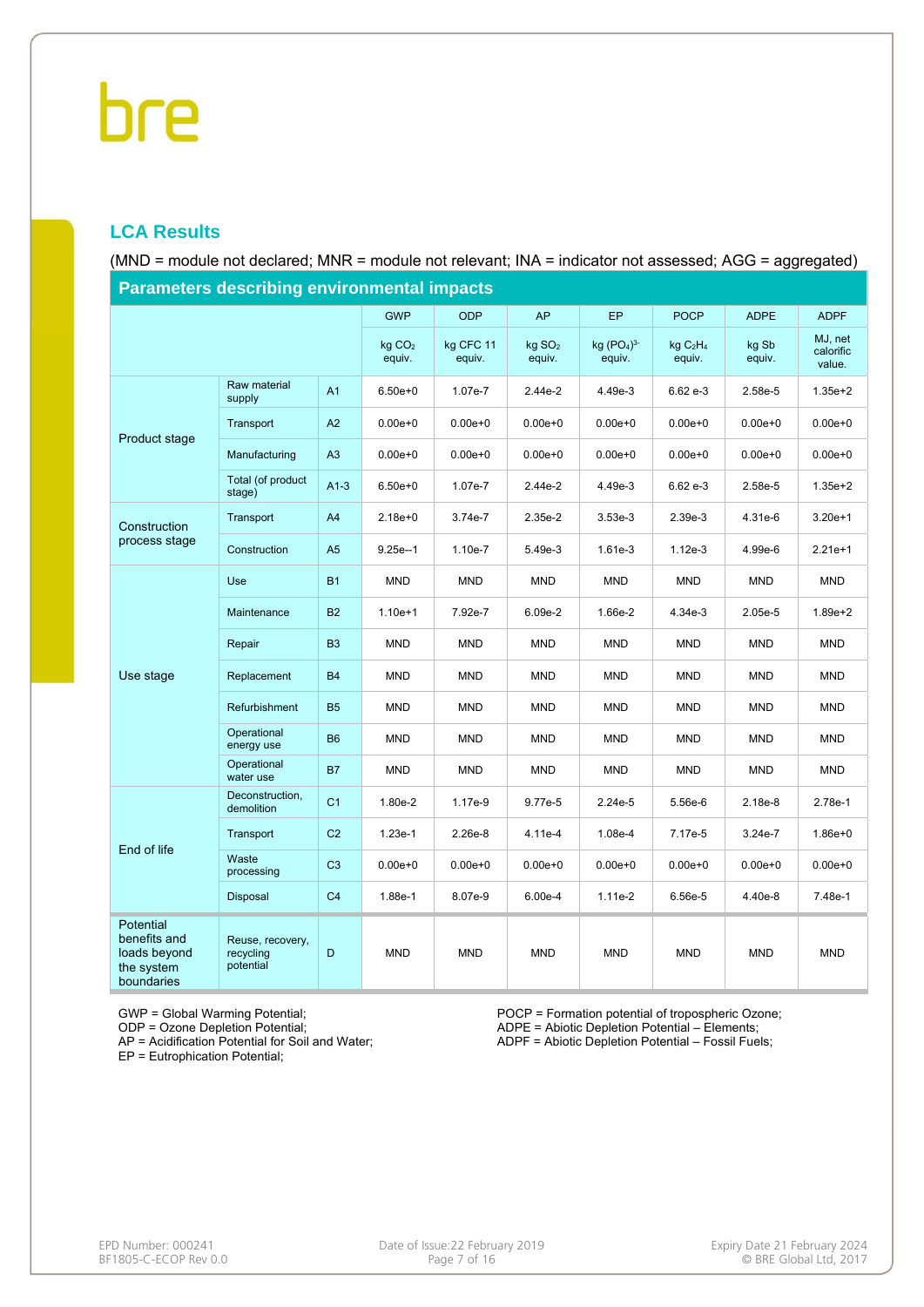### **LCA Results (continued)**

| Parameters describing resource use, primary energy                    |                                               |                |             |             |             |              |              |              |
|-----------------------------------------------------------------------|-----------------------------------------------|----------------|-------------|-------------|-------------|--------------|--------------|--------------|
|                                                                       |                                               |                | <b>PERE</b> | <b>PERM</b> | <b>PERT</b> | <b>PENRE</b> | <b>PENRM</b> | <b>PENRT</b> |
|                                                                       |                                               |                | MJ          | <b>MJ</b>   | <b>MJ</b>   | <b>MJ</b>    | <b>MJ</b>    | MJ           |
|                                                                       | Raw material<br>supply                        | A <sub>1</sub> | $4.38e + 0$ | $1.12e-4$   | $4.38e + 0$ | $1.56e + 2$  | $0.00e + 0$  | $1.56e + 2$  |
| Product stage                                                         | Transport                                     | A2             | $0.00e + 0$ | $0.00e + 0$ | $0.00e + 0$ | $0.00e + 0$  | $0.00e + 0$  | $0.00e + 0$  |
|                                                                       | Manufacturing                                 | A <sub>3</sub> | $0.00e + 0$ | $0.00e + 0$ | $0.00e + 0$ | $0.00e + 0$  | $0.00e + 0$  | $0.00e + 0$  |
|                                                                       | Total (of product<br>stage)                   | $A1-3$         | $4.38e + 0$ | $1.12e-4$   | $4.38e + 0$ | $1.56e + 2$  | $0.00e + 0$  | $1.56e + 2$  |
| Construction                                                          | Transport                                     | A <sub>4</sub> | 6.94e-1     | 3.05e-6     | 6.94e-1     | $3.23e+1$    | $0.00e + 0$  | $3.23e+1$    |
| process stage                                                         | Construction                                  | A <sub>5</sub> | $2.34e + 0$ | 1.04e-5     | $2.34e + 0$ | $2.35e+1$    | $0.00e + 0$  | $2.35e+1$    |
|                                                                       | Use                                           | <b>B1</b>      | <b>MND</b>  | <b>MND</b>  | <b>MND</b>  | <b>MND</b>   | <b>MND</b>   | <b>MND</b>   |
|                                                                       | Maintenance                                   | <b>B2</b>      | $1.41e+1$   | 3.56e-5     | $1.41e+1$   | $2.40e + 2$  | $0.00e + 0$  | $2.40e + 2$  |
|                                                                       | Repair                                        | B <sub>3</sub> | <b>MND</b>  | <b>MND</b>  | <b>MND</b>  | <b>MND</b>   | <b>MND</b>   | <b>MND</b>   |
| Use stage                                                             | Replacement                                   | <b>B4</b>      | <b>MND</b>  | <b>MND</b>  | <b>MND</b>  | <b>MND</b>   | <b>MND</b>   | <b>MND</b>   |
|                                                                       | Refurbishment                                 | <b>B5</b>      | <b>MND</b>  | <b>MND</b>  | <b>MND</b>  | <b>MND</b>   | <b>MND</b>   | <b>MND</b>   |
|                                                                       | Operational<br>energy use                     | <b>B6</b>      | <b>MND</b>  | <b>MND</b>  | <b>MND</b>  | <b>MND</b>   | <b>MND</b>   | <b>MND</b>   |
|                                                                       | Operational<br>water use                      | <b>B7</b>      | <b>MND</b>  | <b>MND</b>  | <b>MND</b>  | <b>MND</b>   | <b>MND</b>   | <b>MND</b>   |
|                                                                       | Deconstruction,<br>demolition                 | C <sub>1</sub> | 2.40e-2     | 4.33e-8     | 2.40e-2     | 3.70e-1      | $0.00e + 0$  | 3.70e-1      |
| End of life                                                           | Transport                                     | C <sub>2</sub> | 2.46e-2     | $9.18e-8$   | 2.46e-2     | $1.84e + 0$  | $0.00e + 0$  | $1.84e + 0$  |
|                                                                       | Waste<br>processing                           | C <sub>3</sub> | $0.00e + 0$ | $0.00e + 0$ | $0.00e + 0$ | $0.00e + 0$  | $0.00e + 0$  | $0.00e + 0$  |
|                                                                       | Disposal                                      | C <sub>4</sub> | 2.40e-2     | $6.59e-8$   | 2.40e-2     | 7.57e-1      | $0.00e + 0$  | 7.57e-1      |
| Potential<br>benefits and<br>loads beyond<br>the system<br>boundaries | Reuse,<br>recovery,<br>recycling<br>potential | D              | <b>MND</b>  | <b>MND</b>  | <b>MND</b>  | <b>MND</b>   | <b>MND</b>   | <b>MND</b>   |

PERE = Use of renewable primary energy excluding renewable primary energy used as raw materials;

PERM = Use of renewable primary energy resources used as raw materials;

PERT = Total use of renewable primary energy resources;

PENRE = Use of non-renewable primary energy excluding nonrenewable primary energy resources used as raw materials; PENRM = Use of non-renewable primary energy resources used as raw materials;

PENRT = Total use of non-renewable primary energy resource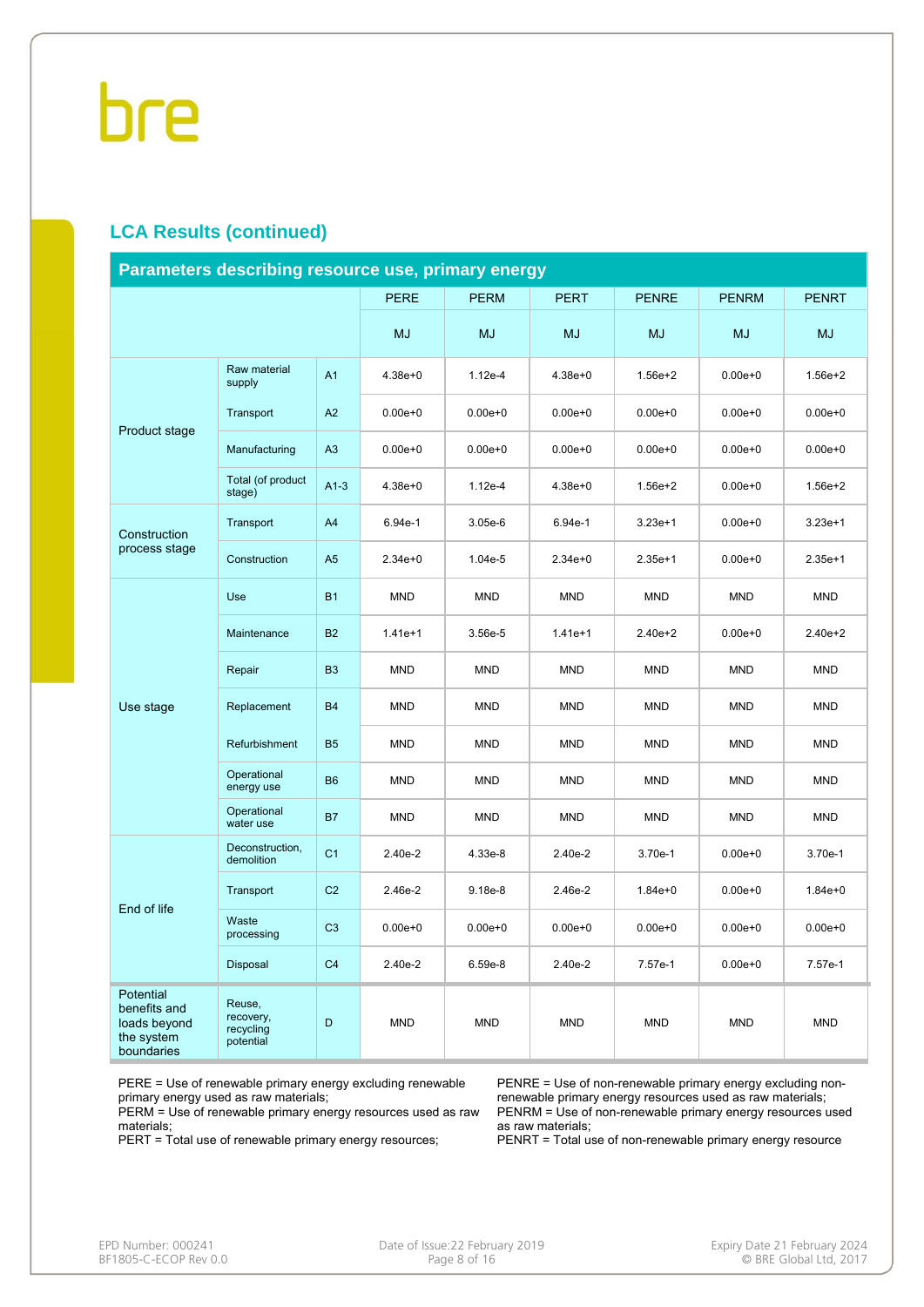### **LCA Results (continued)**

|                                                                              |                                               |                |             | Parameters describing resource use, secondary materials and fuels, use of water |                                  |                |
|------------------------------------------------------------------------------|-----------------------------------------------|----------------|-------------|---------------------------------------------------------------------------------|----------------------------------|----------------|
|                                                                              |                                               |                | <b>SM</b>   | <b>RSF</b>                                                                      | <b>NRSF</b>                      | <b>FW</b>      |
|                                                                              |                                               |                | kg          | <b>MJ</b><br>net calorific value                                                | <b>MJ</b><br>net calorific value | m <sup>3</sup> |
|                                                                              | Raw material<br>supply                        | A <sub>1</sub> | $0.00e + 0$ | $0.00e + 0$                                                                     | $0.00e + 0$                      | 5.31e-1        |
| Product stage                                                                | Transport                                     | A2             | $0.00e + 0$ | $0.00e + 0$                                                                     | $0.00e + 0$                      | $0.00e + 0$    |
|                                                                              | Manufacturing                                 | A3             | $0.00e + 0$ | $0.00e + 0$                                                                     | $0.00e + 0$                      | $0.00e + 0$    |
|                                                                              | Total (of product<br>stage)                   | $A1-3$         | $0.00e + 0$ | $0.00e + 0$                                                                     | $0.00e + 0$                      | 5.31e-1        |
| Construction                                                                 | Transport                                     | A <sub>4</sub> | $0.00e + 0$ | $0.00e + 0$                                                                     | $0.00e + 0$                      | 8.11e-3        |
| process stage                                                                | Construction                                  | A <sub>5</sub> | $0.00e + 0$ | $0.00e + 0$                                                                     | $0.00e + 0$                      | $6.02e-2$      |
|                                                                              | Use                                           | <b>B1</b>      | <b>MND</b>  | <b>MND</b>                                                                      | <b>MND</b>                       | <b>MND</b>     |
|                                                                              | Maintenance                                   | <b>B2</b>      | $0.00e + 0$ | $0.00e + 0$                                                                     | $0.00e + 0$                      | 7.99e-2        |
|                                                                              | Repair                                        | <b>B3</b>      | <b>MND</b>  | <b>MND</b>                                                                      | <b>MND</b>                       | <b>MND</b>     |
| Use stage                                                                    | Replacement                                   | <b>B4</b>      | <b>MND</b>  | <b>MND</b>                                                                      | <b>MND</b>                       | <b>MND</b>     |
|                                                                              | Refurbishment                                 | <b>B5</b>      | <b>MND</b>  | <b>MND</b>                                                                      | <b>MND</b>                       | <b>MND</b>     |
|                                                                              | Operational<br>energy use                     | <b>B6</b>      | <b>MND</b>  | <b>MND</b>                                                                      | <b>MND</b>                       | <b>MND</b>     |
|                                                                              | Operational<br>water use                      | <b>B7</b>      | <b>MND</b>  | <b>MND</b>                                                                      | <b>MND</b>                       | <b>MND</b>     |
|                                                                              | Deconstruction,<br>demolition                 | C <sub>1</sub> | $0.00e + 0$ | $0.00e + 0$                                                                     | $0.00e + 0$                      | 7.39e-5        |
| End of life                                                                  | Transport                                     | C <sub>2</sub> | $0.00e + 0$ | $0.00e + 0$                                                                     | $0.00e + 0$                      | 4.02e-4        |
|                                                                              | Waste<br>processing                           | C <sub>3</sub> | $0.00e + 0$ | $0.00e + 0$                                                                     | $0.00e + 0$                      | $0.00e + 0$    |
|                                                                              | Disposal                                      | C <sub>4</sub> | $0.00e + 0$ | $0.00e + 0$                                                                     | $0.00e + 0$                      | 8.46e-4        |
| <b>Potential</b><br>benefits and<br>loads beyond<br>the system<br>boundaries | Reuse,<br>recovery,<br>recycling<br>potential | D              | <b>MND</b>  | <b>MND</b>                                                                      | <b>MND</b>                       | <b>MND</b>     |

SM = Use of secondary material;

RSF = Use of renewable secondary fuels;

NRSF = Use of non-renewable secondary fuels; FW = Net use of fresh water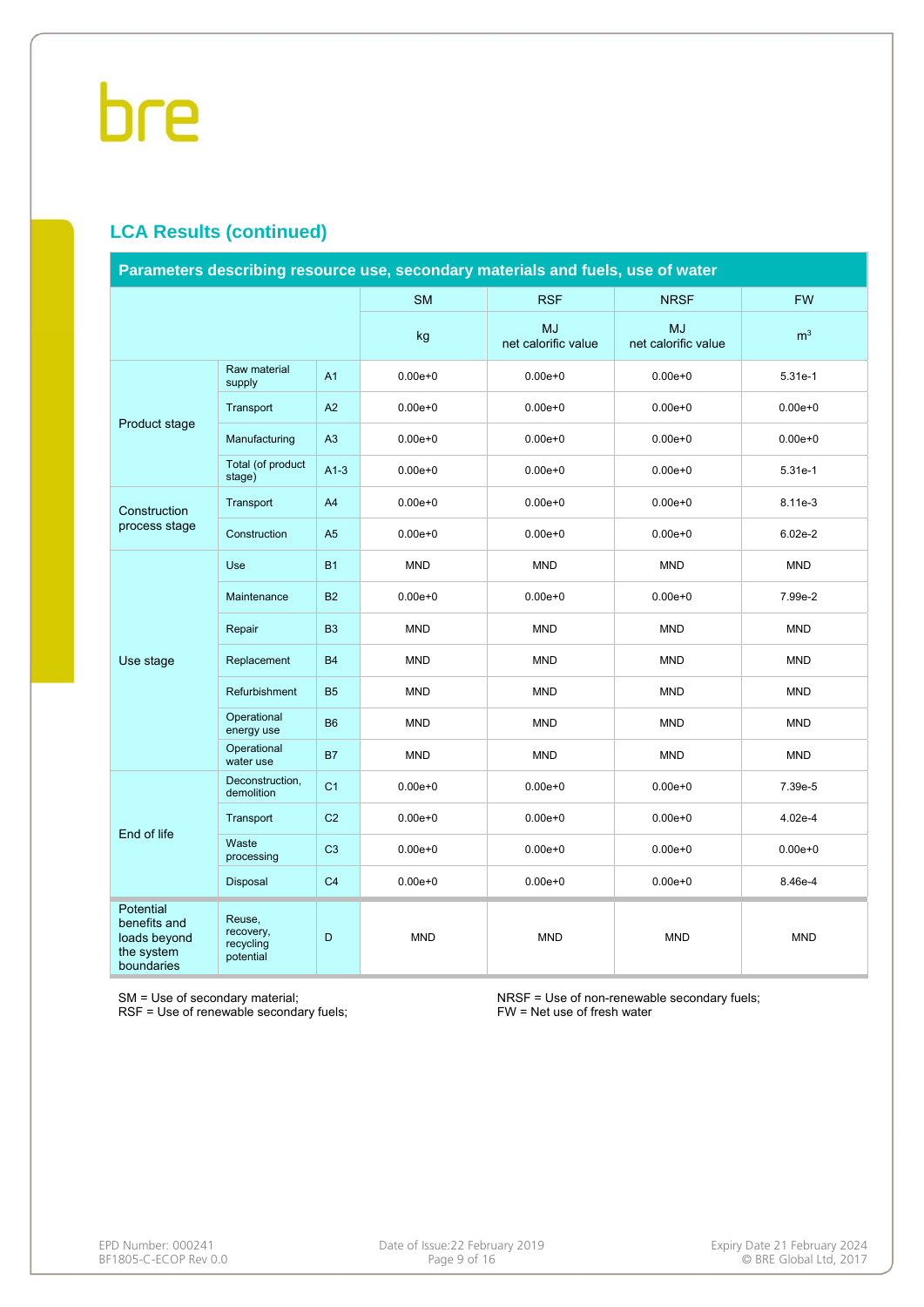### **LCA Results (continued)**

|                                                                       |                                               |                | Other environmental information describing waste categories |             |             |
|-----------------------------------------------------------------------|-----------------------------------------------|----------------|-------------------------------------------------------------|-------------|-------------|
|                                                                       |                                               |                | <b>HWD</b>                                                  | <b>NHWD</b> | <b>RWD</b>  |
|                                                                       |                                               |                | kg                                                          | kg          | kg          |
|                                                                       | Raw material<br>supply                        | A1             | 1.11e-1                                                     | 1.30e-1     | 4.54e-5     |
| Product stage                                                         | Transport                                     | A2             | $0.00e + 0$                                                 | $0.00e + 0$ | $0.00e + 0$ |
|                                                                       | Manufacturing                                 | A3             | $0.00e + 0$                                                 | $0.00e + 0$ | $0.00e + 0$ |
|                                                                       | Total (of<br>product stage)                   | $A1-3$         | $1.11e-1$                                                   | 1.30e-1     | 4.54e-5     |
| Construction                                                          | Transport                                     | A4             | 1.92e-2                                                     | 7.10e-1     | 2.16e-4     |
| process stage                                                         | Construction                                  | A <sub>5</sub> | 1.92e-2                                                     | $1.12e-1$   | 5.01e-5     |
|                                                                       | <b>Use</b>                                    | <b>B1</b>      | <b>MND</b>                                                  | <b>MND</b>  | <b>MND</b>  |
|                                                                       | Maintenance                                   | <b>B2</b>      | 6.00e-2                                                     | 4.57e-1     | $1.15e-3$   |
|                                                                       | Repair                                        | <b>B3</b>      | <b>MND</b>                                                  | <b>MND</b>  | <b>MND</b>  |
| Use stage                                                             | Replacement                                   | <b>B4</b>      | <b>MND</b>                                                  | <b>MND</b>  | <b>MND</b>  |
|                                                                       | Refurbishment                                 | <b>B5</b>      | <b>MND</b>                                                  | <b>MND</b>  | <b>MND</b>  |
|                                                                       | Operational<br>energy use                     | <b>B6</b>      | <b>MND</b>                                                  | <b>MND</b>  | <b>MND</b>  |
|                                                                       | Operational<br>water use                      | <b>B7</b>      | <b>MND</b>                                                  | <b>MND</b>  | <b>MND</b>  |
|                                                                       | Deconstruction,<br>demolition                 | C <sub>1</sub> | 4.22e-5                                                     | 4.49e-4     | 2.04e-6     |
| End of life                                                           | Transport                                     | C <sub>2</sub> | 7.78e-4                                                     | 8.65e-2     | 1.28e-5     |
|                                                                       | Waste<br>processing                           | C <sub>3</sub> | $0.00e + 0$                                                 | $0.00e + 0$ | $0.00e + 0$ |
|                                                                       | Disposal                                      | C <sub>4</sub> | 5.68e-4                                                     | $2.95e + 0$ | 4.70e-6     |
| Potential<br>benefits and<br>loads beyond<br>the system<br>boundaries | Reuse,<br>recovery,<br>recycling<br>potential | D              | <b>MND</b>                                                  | <b>MND</b>  | <b>MND</b>  |

HWD = Hazardous waste disposed;

NHWD = Non-hazardous waste disposed;

RWD = Radioactive waste disposed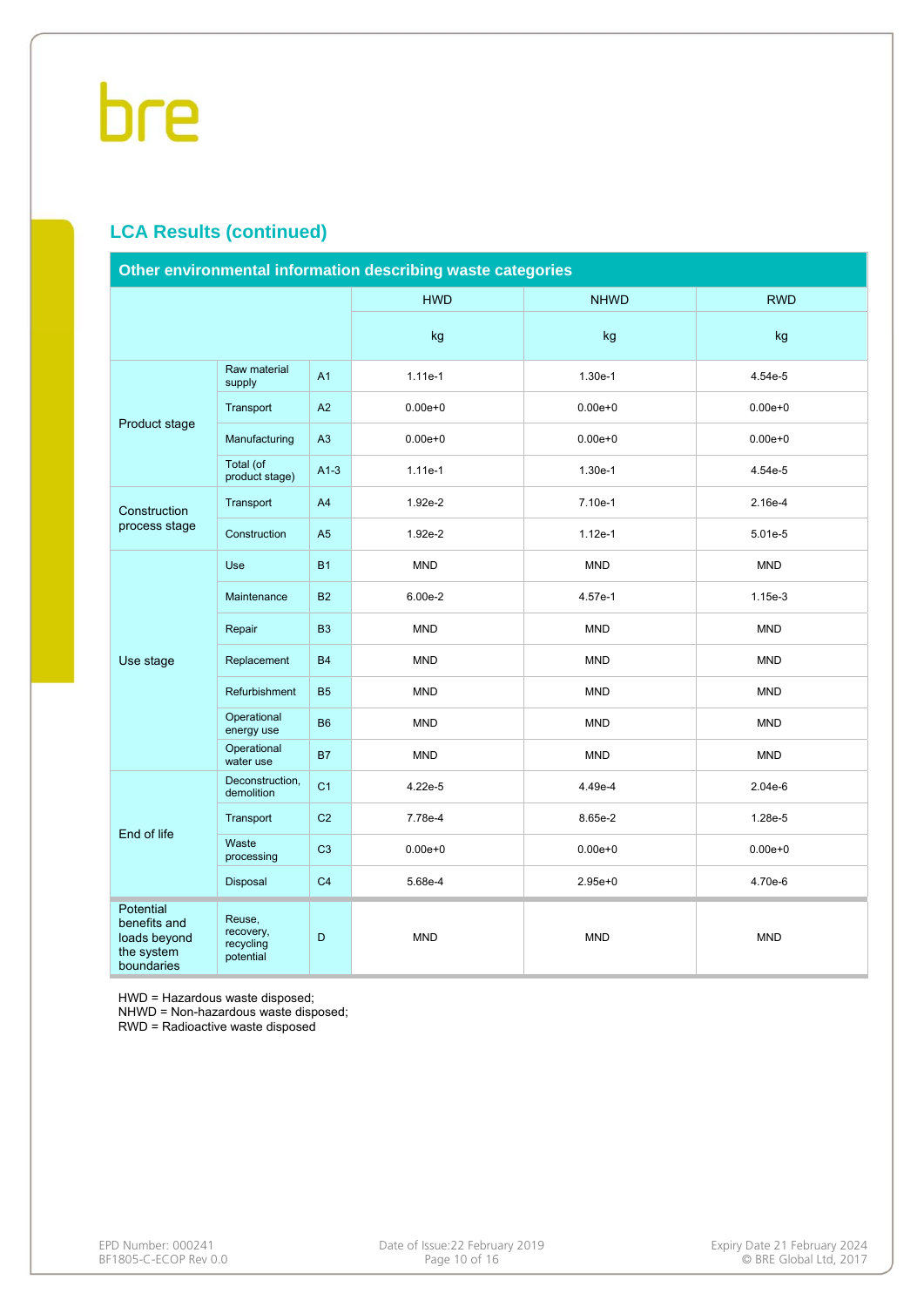### **LCA Results (continued)**

|                                                                       |                                            |                | Other environmental information describing output flows - at end of life |             |             |                          |
|-----------------------------------------------------------------------|--------------------------------------------|----------------|--------------------------------------------------------------------------|-------------|-------------|--------------------------|
|                                                                       |                                            |                | CRU                                                                      | <b>MFR</b>  | <b>MER</b>  | EE.                      |
|                                                                       |                                            |                | kg                                                                       | kg          | kg          | MJ per energy<br>carrier |
|                                                                       | Raw material<br>supply                     | A1             | 7.35e-2                                                                  | $1.44e-1$   | $0.00e + 0$ | $0.00e + 0$              |
| Product stage                                                         | Transport                                  | A2             | $0.00e + 0$                                                              | $0.00e + 0$ | $0.00e + 0$ | $0.00e + 0$              |
|                                                                       | Manufacturing                              | A3             | $0.00e + 0$                                                              | $0.00e + 0$ | $0.00e + 0$ | $0.00e + 0$              |
|                                                                       | Total (of product<br>stage)                | $A1-3$         | 7.35e-2                                                                  | 1.44e-1     | $0.00e + 0$ | $0.00e + 0$              |
| Construction                                                          | Transport                                  | A4             | $0.00e + 0$                                                              | $0.00e + 0$ | $0.00e + 0$ | $0.00e + 0$              |
| process stage                                                         | Construction                               | A <sub>5</sub> | 3.68e-3                                                                  | $3.64e-1$   | 1.84e-1     | $0.00e + 0$              |
|                                                                       | Use                                        | <b>B1</b>      | <b>MND</b>                                                               | <b>MND</b>  | <b>MND</b>  | <b>MND</b>               |
|                                                                       | Maintenance                                | <b>B2</b>      | $0.00e + 0$                                                              | $0.00e + 0$ | 6.24e-2     | $0.00e + 0$              |
|                                                                       | Repair                                     | <b>B3</b>      | <b>MND</b>                                                               | <b>MND</b>  | <b>MND</b>  | <b>MND</b>               |
| Use stage                                                             | Replacement                                | <b>B4</b>      | <b>MND</b>                                                               | <b>MND</b>  | <b>MND</b>  | <b>MND</b>               |
|                                                                       | Refurbishment                              | <b>B5</b>      | <b>MND</b>                                                               | <b>MND</b>  | <b>MND</b>  | <b>MND</b>               |
|                                                                       | Operational<br>energy use                  | <b>B6</b>      | <b>MND</b>                                                               | <b>MND</b>  | <b>MND</b>  | <b>MND</b>               |
|                                                                       | Operational<br>water use                   | <b>B7</b>      | <b>MND</b>                                                               | <b>MND</b>  | <b>MND</b>  | <b>MND</b>               |
|                                                                       | Deconstruction,<br>demolition              | C <sub>1</sub> | $0.00e + 0$                                                              | $0.00e + 0$ | $0.00e + 0$ | $0.00e + 0$              |
| End of life                                                           | Transport                                  | C <sub>2</sub> | $0.00e + 0$                                                              | $0.00e + 0$ | $0.00e + 0$ | $0.00e + 0$              |
|                                                                       | Waste<br>processing                        | C <sub>3</sub> | $0.00e + 0$                                                              | $0.00e + 0$ | $0.00e + 0$ | $0.00e + 0$              |
|                                                                       | Disposal                                   | C <sub>4</sub> | $0.00e + 0$                                                              | $0.00e + 0$ | 7.40e-1     | $0.00e + 0$              |
| Potential<br>benefits and<br>loads beyond<br>the system<br>boundaries | Reuse, recovery,<br>recycling<br>potential | D              | <b>MND</b>                                                               | <b>MND</b>  | <b>MND</b>  | <b>MND</b>               |

CRU = Components for reuse; MFR = Materials for recycling

MER = Materials for energy recovery; EE = Exported Energy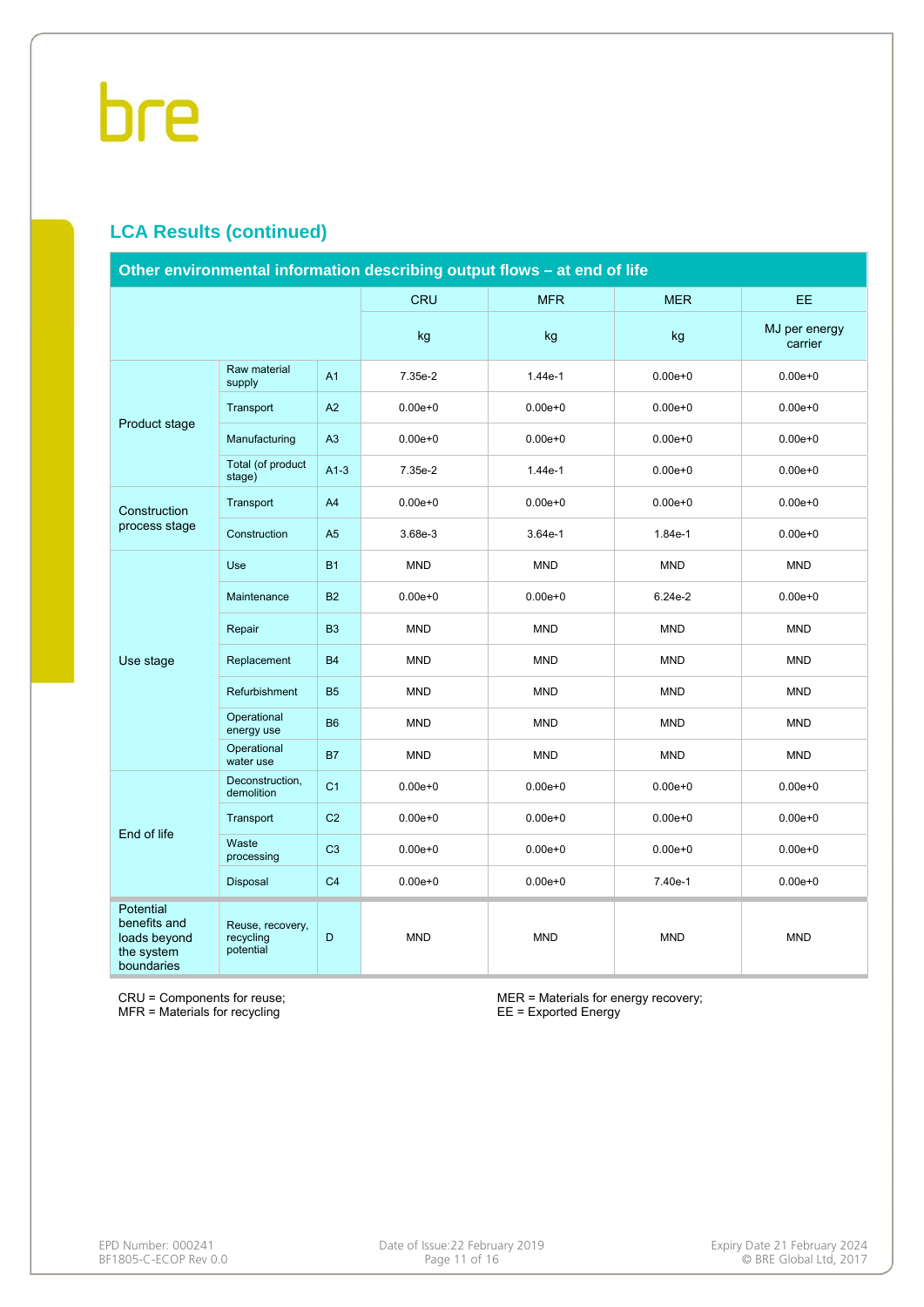### **Scenarios and additional technical information**

|                                                   | <b>Scenarios and additional technical information</b>                                                                                                                                                                                                                                                                                                                                                                                                                 |                                                       |                   |
|---------------------------------------------------|-----------------------------------------------------------------------------------------------------------------------------------------------------------------------------------------------------------------------------------------------------------------------------------------------------------------------------------------------------------------------------------------------------------------------------------------------------------------------|-------------------------------------------------------|-------------------|
| Scenario                                          | Parameter                                                                                                                                                                                                                                                                                                                                                                                                                                                             | <b>Units</b>                                          | <b>Results</b>    |
| $AA -$<br>Transport<br>to the<br>building<br>site | Products are shipped to Coventry and then distributed in the UK, across Europe, Scandinavia, the Middle<br>and Far East. The average distance transported for each geographical market was calculated by<br>multiplying the distance travelled by the percentage sales volume by square meter. Sales regions where<br>sales were less than 1% were not considered.<br>The sales volumes were those in 2017. The transportation data is taken from Ecoinvent datasets. |                                                       |                   |
|                                                   | <b>Worldwide: Ship to UK</b>                                                                                                                                                                                                                                                                                                                                                                                                                                          | Litre of fuel type<br>per distance or<br>vehicle type | 303l/km           |
|                                                   | Distance:                                                                                                                                                                                                                                                                                                                                                                                                                                                             | km                                                    | 19964             |
|                                                   | Capacity utilisation (incl. empty returns)                                                                                                                                                                                                                                                                                                                                                                                                                            | %                                                     | 65                |
|                                                   | Bulk density of transported productskg/m3                                                                                                                                                                                                                                                                                                                                                                                                                             | kg/m <sup>3</sup>                                     | 1838              |
|                                                   | Worldwide: Ship to UK                                                                                                                                                                                                                                                                                                                                                                                                                                                 | Diesel / 16-32<br>tonne Lorry                         | 0.032l/km         |
|                                                   | Distance:                                                                                                                                                                                                                                                                                                                                                                                                                                                             | km                                                    | 249               |
|                                                   | Capacity utilisation (incl. empty returns)                                                                                                                                                                                                                                                                                                                                                                                                                            | $\%$                                                  | 35                |
|                                                   | Bulk density of transported productskg/m <sup>3</sup>                                                                                                                                                                                                                                                                                                                                                                                                                 | kg/m <sup>3</sup>                                     | 1838              |
|                                                   | <b>UK Direct Delivery: Diesel/Vehicle</b>                                                                                                                                                                                                                                                                                                                                                                                                                             | Litre of fuel type<br>per distance or<br>vehicle type | 0.32l/km          |
|                                                   | <b>Distance</b>                                                                                                                                                                                                                                                                                                                                                                                                                                                       | km                                                    | 108               |
|                                                   | Capacity utilisation (inc. empty return)                                                                                                                                                                                                                                                                                                                                                                                                                              | %                                                     | <b>Not Stated</b> |
|                                                   | Bulk density of transported productskg/m <sup>3</sup>                                                                                                                                                                                                                                                                                                                                                                                                                 | kg/m <sup>3</sup>                                     | 1838              |
|                                                   | <b>Worldwide: Road</b>                                                                                                                                                                                                                                                                                                                                                                                                                                                | Diesel / 16-32<br>tonne Lorry                         | 0.032l/km         |
|                                                   | Distance:                                                                                                                                                                                                                                                                                                                                                                                                                                                             | km                                                    | 665               |
|                                                   | Capacity utilisation (incl. empty returns)                                                                                                                                                                                                                                                                                                                                                                                                                            | %                                                     | 35                |
|                                                   | Bulk density of transported productskg/m <sup>3</sup>                                                                                                                                                                                                                                                                                                                                                                                                                 | kg/m <sup>3</sup>                                     | 1838              |
|                                                   | <b>Worldwide: Ship</b>                                                                                                                                                                                                                                                                                                                                                                                                                                                | Litre of fuel type<br>per distance or<br>vehicle type | 303l/km           |
|                                                   | Distance:                                                                                                                                                                                                                                                                                                                                                                                                                                                             | km                                                    | 807               |
|                                                   | Capacity utilisation (incl. empty returns)                                                                                                                                                                                                                                                                                                                                                                                                                            | %                                                     | 65                |
|                                                   | Bulk density of transported productskg/m3                                                                                                                                                                                                                                                                                                                                                                                                                             | kg/m <sup>3</sup>                                     | 1838              |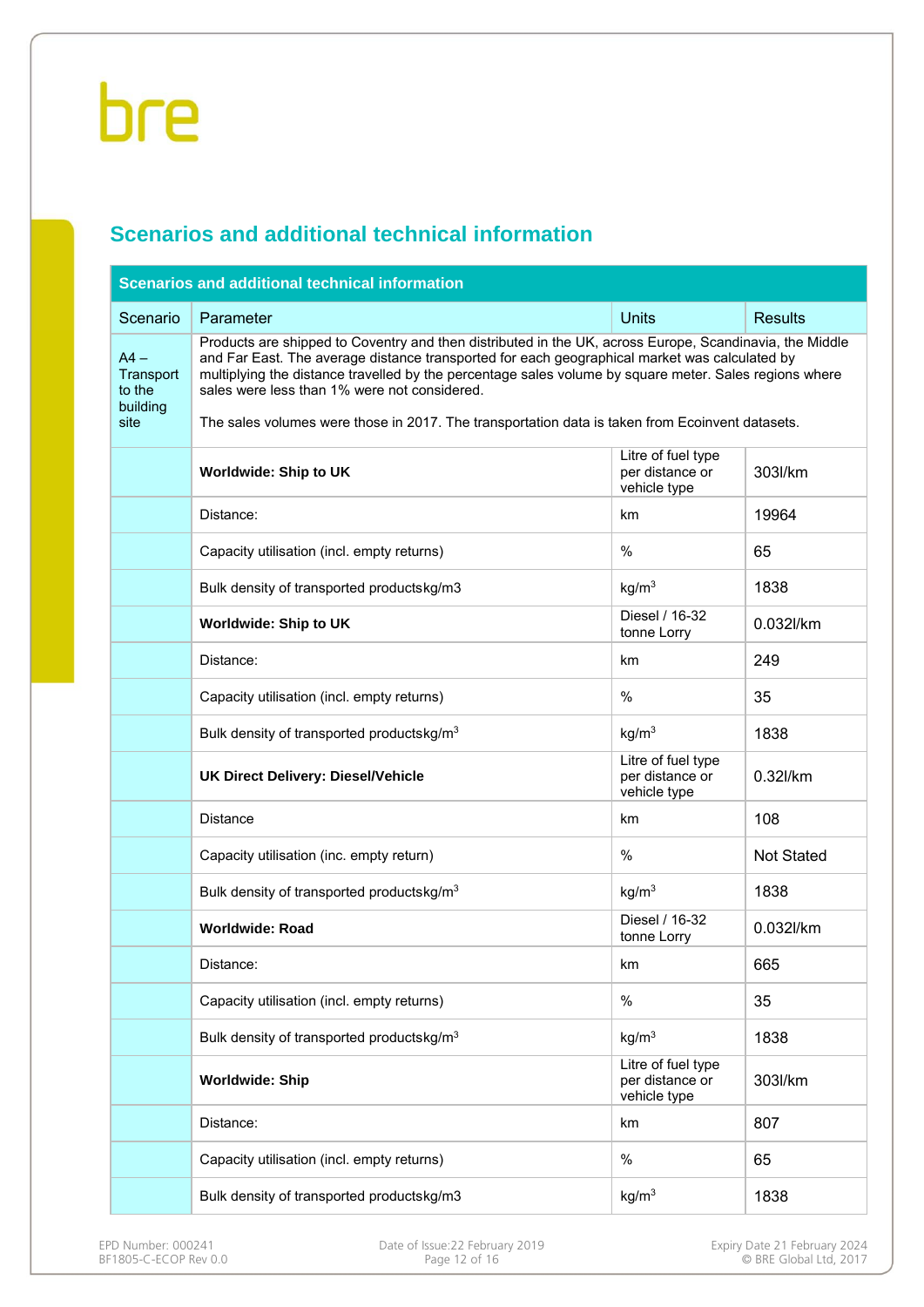| the building                                                            |      | Amtico First should be bonded with a suitable low emission adhesive to an appropriately prepared<br>subfloor as detailed in BS8302. Full details on installation can be found at www.amtico.com.<br>Installation off cuts can be disposed of via recycling, used in energy recovery schemes or landfilled.<br>Wherever possible it is recommended that products should always be recycled                                                                                                                                                                                                                                                                                          |                                                                                             |        |
|-------------------------------------------------------------------------|------|------------------------------------------------------------------------------------------------------------------------------------------------------------------------------------------------------------------------------------------------------------------------------------------------------------------------------------------------------------------------------------------------------------------------------------------------------------------------------------------------------------------------------------------------------------------------------------------------------------------------------------------------------------------------------------|---------------------------------------------------------------------------------------------|--------|
|                                                                         |      | % Installation Wastage Rate                                                                                                                                                                                                                                                                                                                                                                                                                                                                                                                                                                                                                                                        |                                                                                             | 5      |
|                                                                         |      | Post installation Cleaning                                                                                                                                                                                                                                                                                                                                                                                                                                                                                                                                                                                                                                                         | 1/m <sup>2</sup>                                                                            | 0.02   |
|                                                                         |      | <b>Ancillary Materials</b>                                                                                                                                                                                                                                                                                                                                                                                                                                                                                                                                                                                                                                                         | Mass per unit<br>area of product<br>installed $kg/m2$                                       | 0.288  |
|                                                                         |      | <b>Material Waste</b>                                                                                                                                                                                                                                                                                                                                                                                                                                                                                                                                                                                                                                                              | Installation off<br>cuts mass per<br>unit area of<br>product installed<br>kg/m <sup>2</sup> | 0.184  |
|                                                                         |      | Cardboard Packaging                                                                                                                                                                                                                                                                                                                                                                                                                                                                                                                                                                                                                                                                | Mass per unit<br>area of product<br>installed kg/m <sup>2</sup>                             | 0.201  |
|                                                                         |      | Wood Packaging                                                                                                                                                                                                                                                                                                                                                                                                                                                                                                                                                                                                                                                                     | Mass per unit<br>area of product<br>installed kg/m <sup>2</sup>                             | 0.154  |
|                                                                         |      | <b>Shrink Wrap</b>                                                                                                                                                                                                                                                                                                                                                                                                                                                                                                                                                                                                                                                                 | Mass per unit<br>area of product<br>installed kg/m <sup>2</sup>                             | 0.001  |
| $B2 -$<br>Maintenance                                                   | etc. | maintenance than low traffic situations.<br>Dry cleaning may be performed with a dust mop or with a vacuum cleaner. Wet cleaning can be<br>performed with a mop, detergent and water. Power cleaning is also a possibility with scrubber driers                                                                                                                                                                                                                                                                                                                                                                                                                                    |                                                                                             |        |
|                                                                         |      | The calculations are assumed for $1m^2$ per year.                                                                                                                                                                                                                                                                                                                                                                                                                                                                                                                                                                                                                                  |                                                                                             |        |
|                                                                         |      | 52 Powered Cleaning operations a year, 1.5kW machine                                                                                                                                                                                                                                                                                                                                                                                                                                                                                                                                                                                                                               | kWh/m <sup>2</sup>                                                                          | 0.27   |
|                                                                         |      | 52 Wet Cleans per year (Water use)                                                                                                                                                                                                                                                                                                                                                                                                                                                                                                                                                                                                                                                 | I/yr./m <sup>2</sup>                                                                        | 3.224  |
|                                                                         |      | Detergent usage                                                                                                                                                                                                                                                                                                                                                                                                                                                                                                                                                                                                                                                                    | kg/yr./m <sup>2</sup>                                                                       | 0.0416 |
|                                                                         |      | Amtico International (hereinafter referred to as the Company) hereby guarantees that in the event of<br>the Amtico First flooring supplied to the original purchaser under this agreement, requiring<br>replacement due to 'wear-out' from normal foot traffic, within seven years from the date of purchase,<br>the floor will be repaired or replaced with the same or similar material free of charge. The floor must<br>have been installed in accordance with our installation instructions including our recommended<br>adhesives. 'Wear-out' means the removal of the pattern and colour from the Amtico First floor caused<br>by the removal of the protective wear layer. |                                                                                             |        |
|                                                                         |      | <b>Commercial Product Warranty</b>                                                                                                                                                                                                                                                                                                                                                                                                                                                                                                                                                                                                                                                 | Years                                                                                       | 7      |
|                                                                         |      | Commercial and residential warranties can be found on the Amtico website<br>https://www.amtico.com/commercial/technical/docs/first-collection                                                                                                                                                                                                                                                                                                                                                                                                                                                                                                                                      |                                                                                             |        |
|                                                                         |      | Description of scenario                                                                                                                                                                                                                                                                                                                                                                                                                                                                                                                                                                                                                                                            |                                                                                             |        |
|                                                                         |      | At the end of the product's life, the flooring is mechanically removed from the subfloor and<br>disposed of by landfill or Incineration/energy recovery.                                                                                                                                                                                                                                                                                                                                                                                                                                                                                                                           |                                                                                             |        |
| Reference<br>service life<br>C1 to C4<br>End of life,<br>C <sub>1</sub> |      | Electricity for power tools                                                                                                                                                                                                                                                                                                                                                                                                                                                                                                                                                                                                                                                        | kWh/m <sup>2</sup>                                                                          | 0.03   |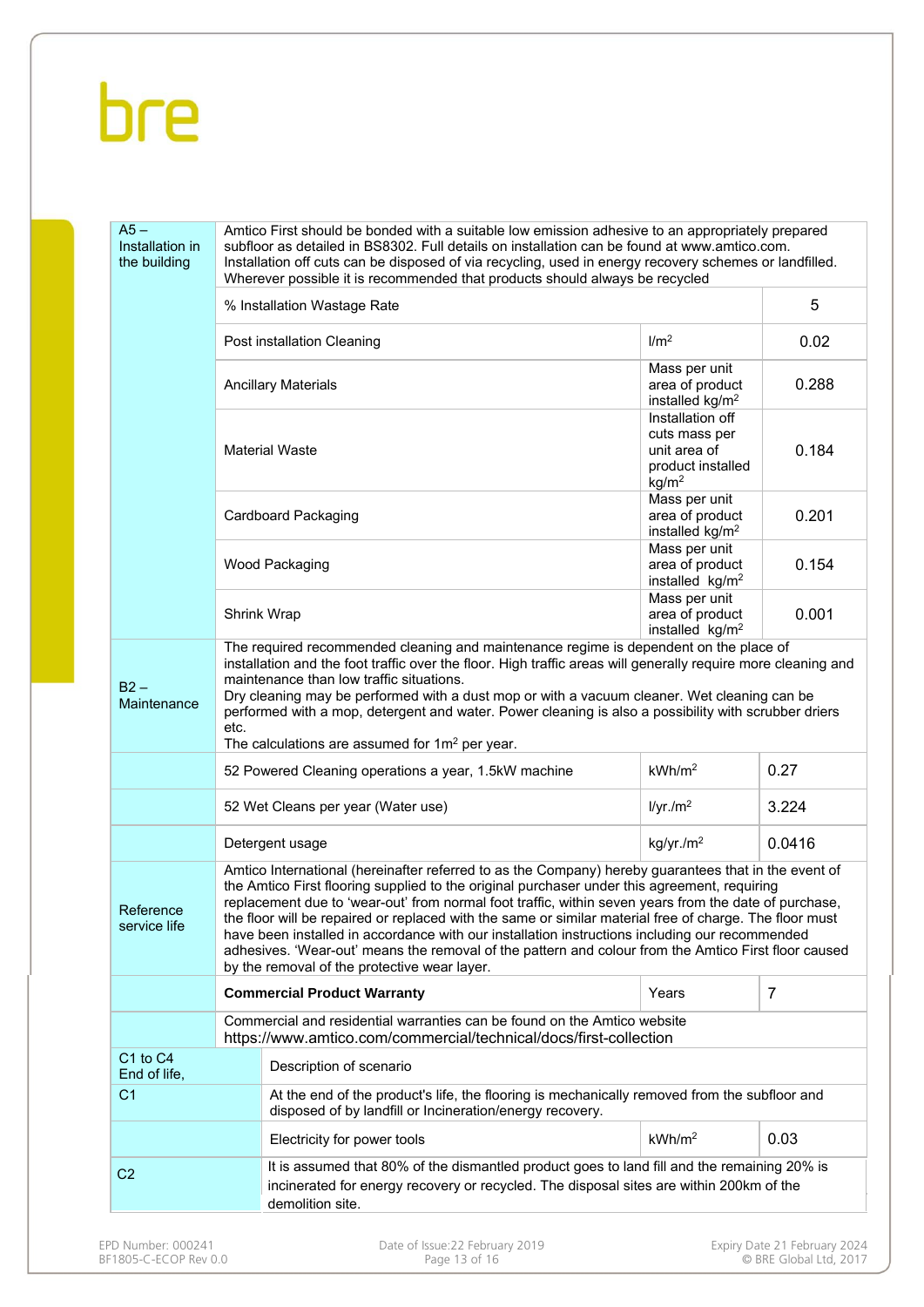| C <sub>3</sub> | The floor is mechanically removed from the installation and is then processed as follows.<br>Landfill 80%. No further processing required.<br>Incineration/energy recovery 20%. No further processing required |    |       |
|----------------|----------------------------------------------------------------------------------------------------------------------------------------------------------------------------------------------------------------|----|-------|
| C4             | Final disposal                                                                                                                                                                                                 |    |       |
|                | Polyvinyl chloride Waste to Energy recovery                                                                                                                                                                    | kg | 0.735 |
|                | Polyvinyl chloride Waste to landfill                                                                                                                                                                           | kg | 2.940 |

### **Summary, comments and additional information**

#### **Product Brochures**

Amtico First brochure is available at https://www.amtico.com/commercial/brochures/

#### **Technical Product Information**

Amtico First Technical Data Sheet and Declaration of Performance, are available on the Amtico website. https://www.amtico.com/commercial/technical/docs/first-collection

#### **Technical Standards**

Copies of the test standards quoted in the Technical Data Sheets are available from the British Standards Institute website.

https://shop.bsigroup.com**/** 

#### **Warranties**

Commercial warranty can be found on the Amtico website https://www.amtico.com/commercial/technical/docs/first-collection

#### **Installation and Aftercare**

Installation, adhesives and aftercare instructions are available on the Amtico Website at https://www.amtico.com/commercial/technical/docs/first-collection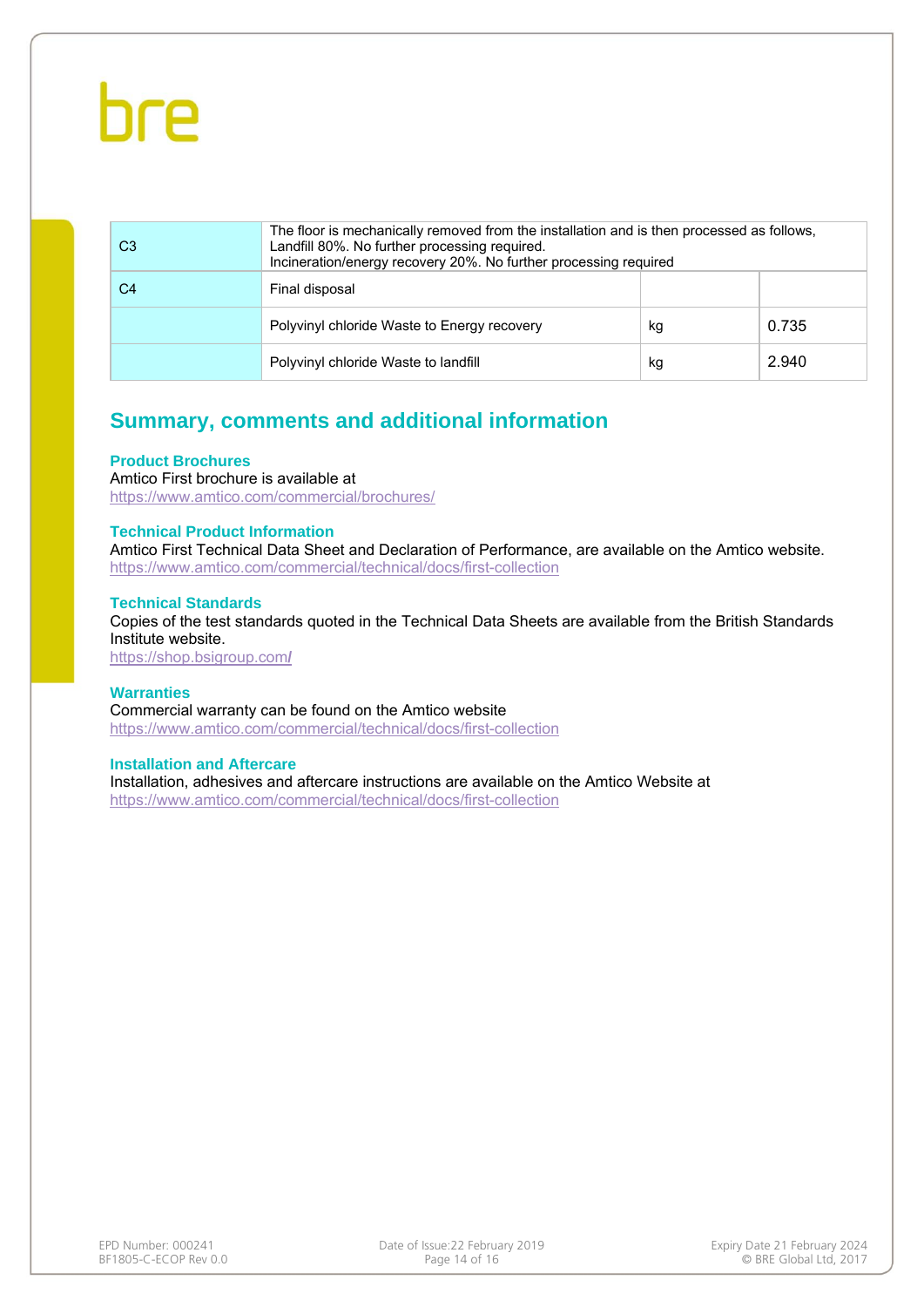### **Example of Amtico First**

Fig1 Image of product



EPD Number: 000241 Date of Issue:22 February 2019 Expiry Date 21 February 2024 BF1805-C-ECOP Rev 0.0 Page 15 of 16 © BRE Global Ltd, 2017